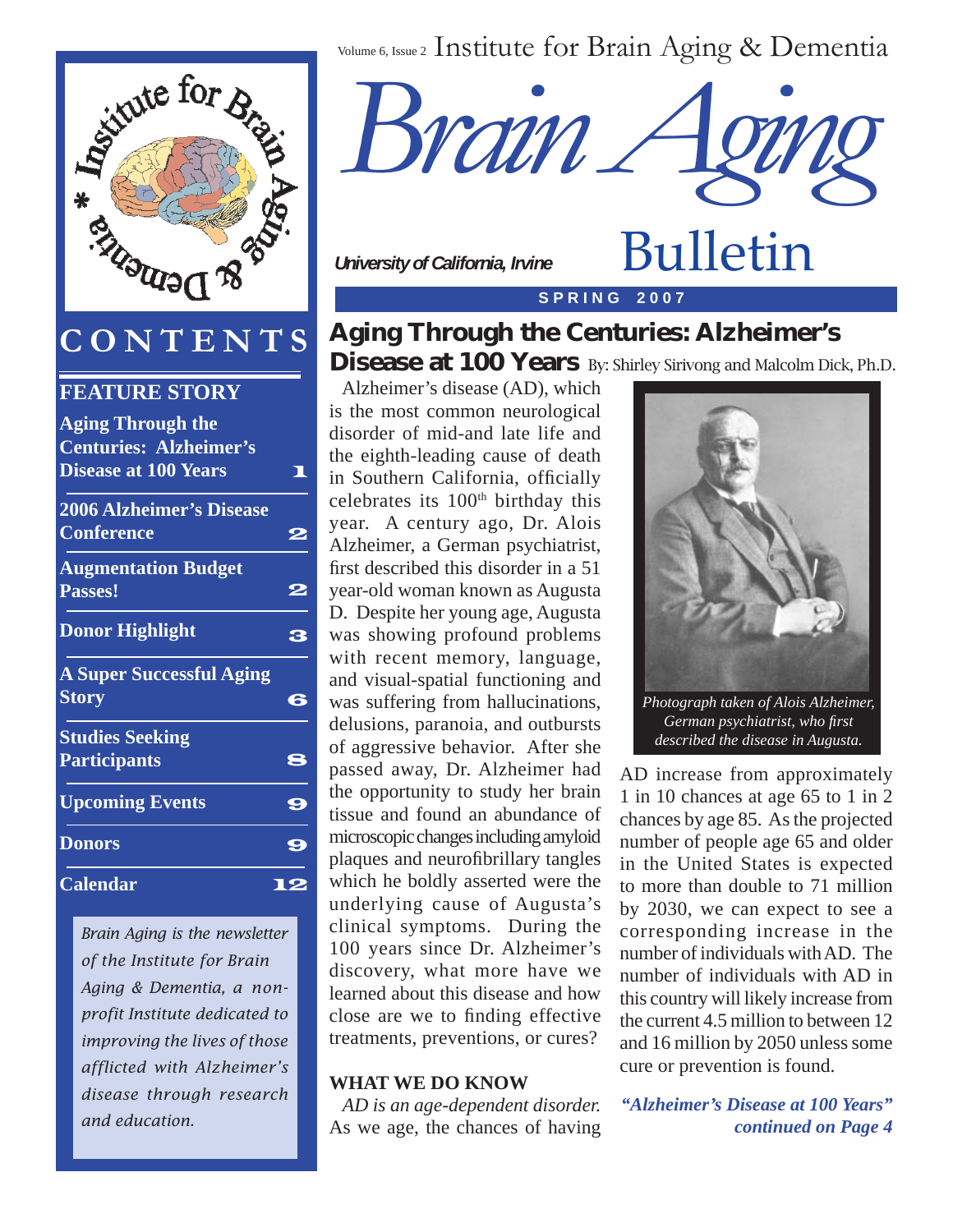

### 2006 Alzheimer's Disease Conference: *Caregiver Stress, Inflammation, and Treatment Options*

 The much anticipated 2006 Regional Alzheimer's Disease Research Conference was held on September 28th and 29th, and was hosted by the UCI Institute for Brain Aging and Dementia, in conjunction with the Alzheimer's Association of Orange County

and Adult Day Services of Orange County. Aptly titled "Caregiver Stress, Inflammation and Treatment Options," presentations focused on a spectrum of issues pertinent to the Alzheimer's disease community.

 Guest speakers from University of Washington, Harvard University, the California Institute of Technology, and numerous other highly regarded institutions graced our stage at the Irvine Hilton, and educated our distinguished audience



of researchers, caregivers, and patients about the newest frontiers in AD-related research. Topics ranged from stress management in minority caregiver populations to identifying elder abuse, and highlights included two panels of experts focusing on caregiver issues and treatment options. In addition, audiences were given public policy updates about the steps that the state and federal governments are taking (or not taking) to advocate in the battle against Alzheimer's disease, and what we can do to make a difference.

 With over 400 people in attendance, the 2006 Alzheimer's Disease Research conference proved to be a great success.

 Having visitors from all over California and

even out of state participate in our conference was a great delight. We were able to share experiences and perspectives with common purpose of creating unity and hope. We are already working on the 2007 Alzheimer's Disease Research Conference. The dates have been set, so be sure to mark September 20-21 in your calendars for the 2007 conference, which will be held once again at the Irvine Hilton!

## Augmentation Budget Passes!

 Thanks to the efforts of many, many advocates up and down the state, the \$2 million dollar augmentation budget for the ten Alzheimer's Research Centers of California (ARCCs) was voted into the budget by



the Assembly Budget Subcommittee in May 2006, and approved by the Governor for inclusion in the 2006-07 budget. This increase, the first since the 1998-1999 budget, will enhance the ability of the centers to provide state-of-the-art diagnostic and treatment services, offer caregiving training and support services, and evaluate highly complex cases of dementia and Alzheimer's-related disorders.

#### **What exactly do the ARCC's do?**

For over twenty years, the centers have:

 • Provided high-quality diagnostic and treatment services to individuals affected by dementia and *"Augmentation Budget Passes!" cont. on Page 9*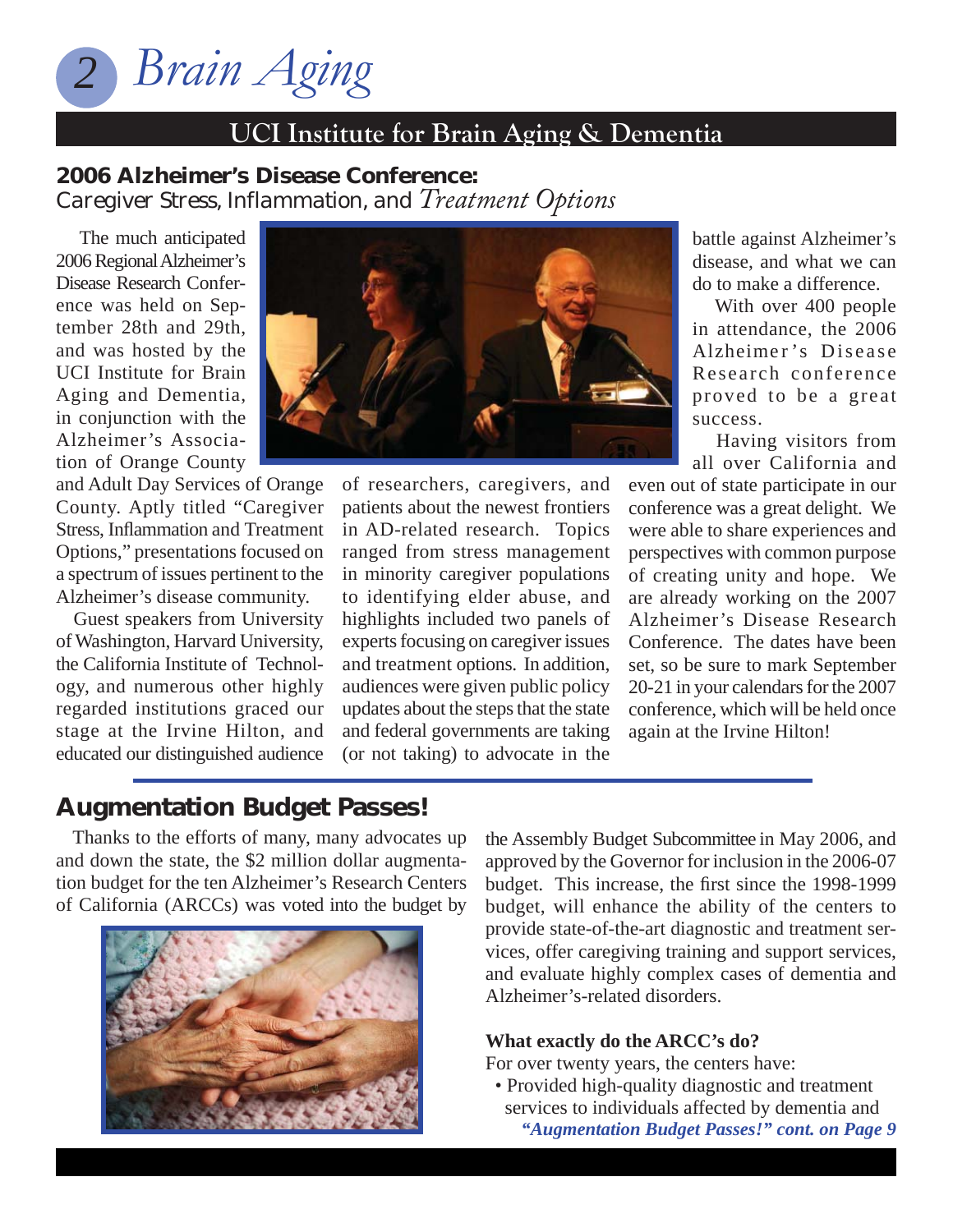*Brain Aging* 

## 2006 Donor Spotlight

 Several notable gifts to the Institute for Brain Aging and Dementia were received from community members in the year 2006. Donations of this nature enable the Institute to continue to grow and progress while maintaining its current standard of excellence in the advancement of the ongoing investigation into the cause(s) and cure for Alzheimer's disease. We are grateful to the following individuals for their generous contributions to critical studies on brain aging and dementia currently being conducted by researchers at our Institute.

 Rick Muth, President and CEO, ORCO Block, recently contributed \$250,000 to our cause. Rick's father, Peter Muth, was diagnosed and treated at our Alzheimer's Disease Research Center several years ago, and Rick has been involved in the Alliance Against Alzheimer donor circle for the past three years. After reviewing several projects in need of funding, Rick chose to support the effects of physical activity and cognitive enrichment on maintaining the integrity and revitalizing the cognitive structure of the brain.

 Long-time supporter, Suzanne Melin, gave a \$100,000 gift, in memory of her husband, "Spud" Melin. Suzi is also an Alliance donor, and a control subject in the Institute's Successful Aging Program. Ms. Melin's contribution, given early in 2006, was used to offset costs of a new pilot project for the center.

 The Institute also received two charitable gift annuities this year from donors who prefer to remain anonymous. Gifts of this nature are critical as they will help to ensure the future sustainability of our mission. For information about how to make a deferred gift which can provide an income stream for you now, please visit our website at http://www.alz.uci.edu, and click on "Supporting the Institute."

 We sincerely thank the contributors above as well as all of the other members of our growing private donor program. For more information about donating to Alzheimer research, please contact Kim Bailey, Director of Community Development, by telephoning (949) 824-3251 or by emailing kbailey@uci.edu.



*The Institute's Development Director, Kim Bailey, receives donation from Rick Muth, President/CEO of ORCO Block Co., Inc.*

## **Have you Considered Joining the Alliance? YOU are needed.**

The Alliance Against Alzheimer's Disease is made up of donors who give annual gifts of \$1000 or more. All of these funds go directly to support the critical research being conducted here at the UCI Institute for Brain Aging and Dementia. The Alliance is actively recruiting new membership and we welcome your involvement! Benefits include invitations to bi-annual receptions, research updates, and other activities. The biggest benefit, however, is the satisfaction that comes with knowing that you are actively supporting our investigation into the mechanisms for successful aging and our ongoing search for the cure for Alzheimer's disease.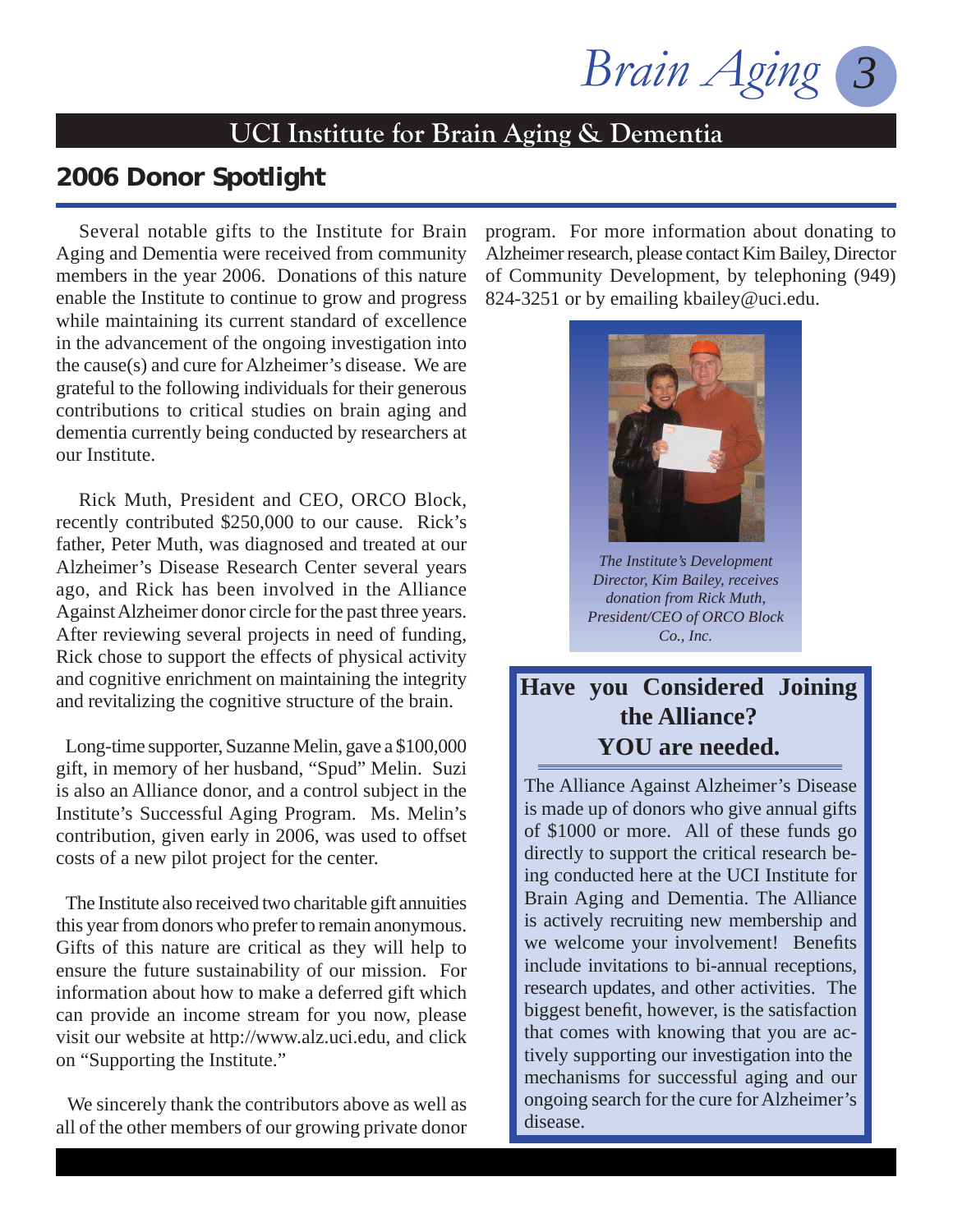

#### *"Alzheimer's Disease at 100 Years" Continued from Page 1*

 *Genetics play a role but are not the sole cause of this disorder.*  Although most cases of AD are "sporadic" without a strong family history, there are at least 6 different genetic mutations that have been associated with this disorder. The most common of the "familial" forms of AD is called Presenilin 1 and accounts for most cases where the onset is in the early 40s and 50s. In individuals age 65 and older, a particular variant of a gene we all carry, namely apolipoprotein E (ApoE), has been associated with an increased risk of developing AD.

 *Better understanding of the brain changes in AD.* Although genetics may play a role, the exact cause of AD remains unclear. Researchers have made great strides during the past 25 years, however, in understanding the structural, biochemimetabolic c h a n g e s occurring in the brains of AD patients. The groundb r e a k i n g studies by Dr. Carl  $C$  o t m a n.

cal, and



who directs the UCI Institute for Brain Aging & Dementia (IBAD), on the role of amyloid in plaque formation have helped improve scientists' understanding of the disease and have guided treatment strategies. With the advent of the transgenic mouse model of AD by Dr. Frank LaFerla, associate director of IBAD, scientists now have a way to test possible causal factors and evaluate the effectiveness of interventions designed to prevent, delay, or slow

the progression of AD.

 *Diagnostic accuracy has improved steadily with the advent of better tools*. Through a comprehensive testing process, a clinical diagnosis of "Probable/Possible" Alzheimer's disease can be made today with 85-90% accuracy. However, only through a pathological examination of brain tissue at autopsy, can the diagnosis of AD be made with 100% accuracy. With the development of more sophisticated neuropsychological and brain imaging techniques, clinicians can now better track the progression of this disease and also help identify people earlier. For example, non-demented individuals with problems in recent memory or other cognitive abilities may have Mild Cognitive Impairment (MCI). Research suggests that MCI may be a transitional stage between normal aging and AD as

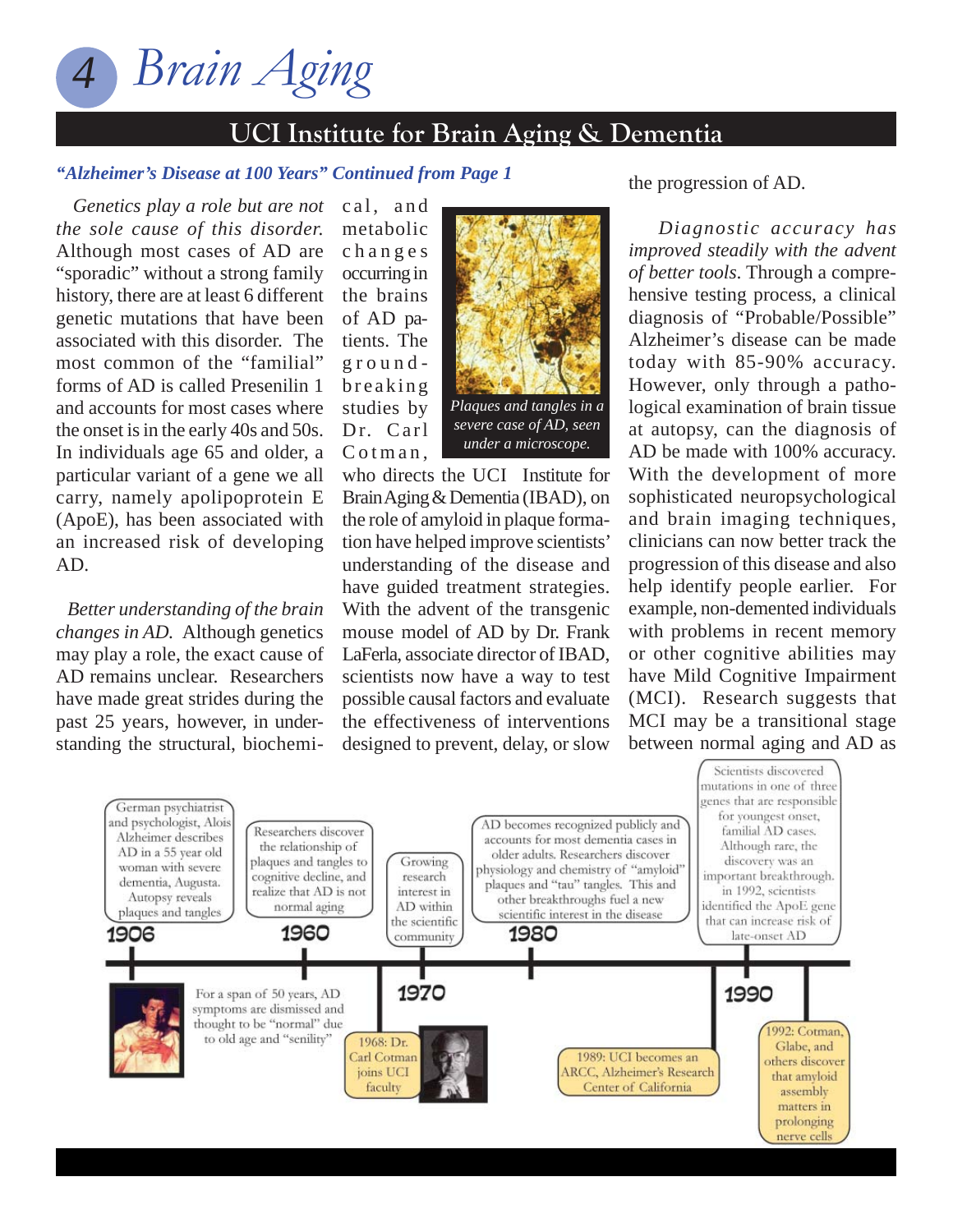Brain Aging

we know that individuals with MCI are at an increased risk for subsequently developing dementia. During the past 10 years, researchers have turned their attention toward the growing number of older individuals with MCI, studying how dementia develops and more importantly how it might be prevented.

#### **HOW CLOSE TO A CURE ARE WE?**

Although the discovery of AD is celebrating its  $100<sup>th</sup>$ birthday, it was only 10 years ago that the first effective pharmacological treatments became available to the public. Since 1996, four drugs have been marketed for the treatment of AD. The three cholinesterase inhibitors, Aricept, Exelon, and Razadyne, provide a modest benefit to patients in the mild to moderate stages of the disease, while Namenda which works on a different neurotransmitter, glutamate, has been approved for the treatment of individuals with moderate to severe AD. Although the four currently available drugs are helpful for treating the cognitive and behavioral symptoms of AD, they do not address the underlying changes in the brain. Researchers using the transgenic animal models and amyloid precursor protein mutations are better able to study the pathophysiology of AD which will hopefully lead to the development of potential disease modifying agents. For example, a number of new treatment strategies and clinical trials are

directed at physically removing or preventing the formation of amyloid deposits (plaques) through either drugs or antibodies via vaccinations. Paralleling the development of more effective treatments is the



need to identify people at an earlier stage, such as those with MCI, who are at increased risk of developing the disease.

#### **DIRECTIONS FOR THE FUTURE**

 Scientists and researchers realize that perhaps the key to ridding the world of AD may be in early detection and prevention. Ongoing research is looking at links and risk factors between AD and other medical conditions such as cardiovascular problems and diabetes. Many recent studies have shown that diet and exercise are key components to a healthy body and brain, and it is never too late to begin eating a healthier diet or taking on a healthier lifestyle including physical activity and exercise. *Continued on Page 7*

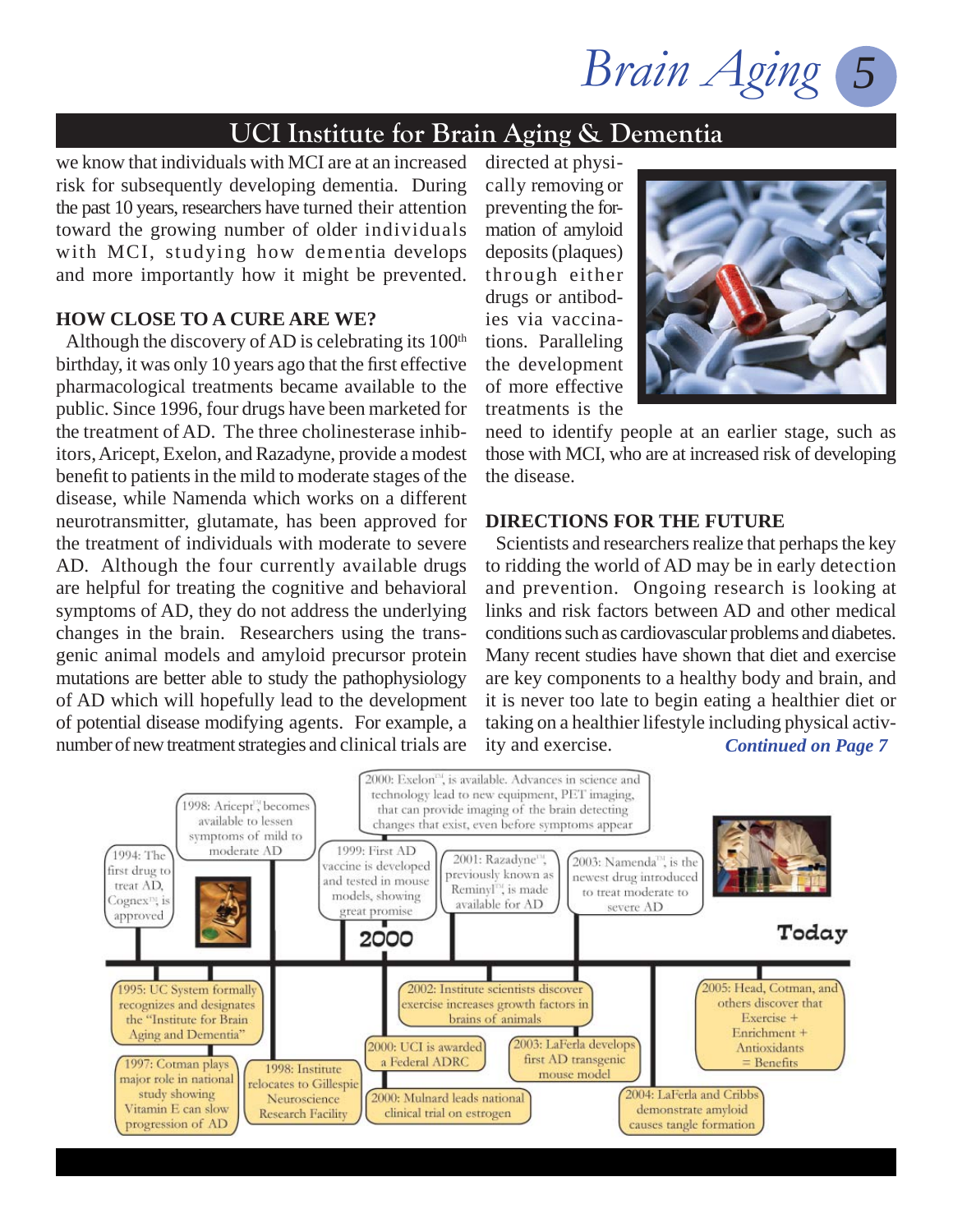

#### *A Super-Successful Aging Story*

By Tatiana Jimenez

 The year is 1893 when New Zealand becomes the first country in the world to grant women the

right to vote and in Brooklyn, New York, Thomas Edison demonstrates his aweinspiring kinetoscope. Also during this monumental year an incredible woman is born, Marion Bigelow Higgins. Living to experience 112 years and 249 days, Marion Bigelow Higgins is authenticated as the longest living Californian, just recently leaving us this past year due to heart failure to embark on her next journey (d. 03/02/06).

 From the switch of kerosene lamps to electricity and the arrival of indoor plumbing, the past 112 years have witnessed an astounding amount of changes in lifestyle, culture and economics. After growing up in a rural setting Marion went on to achieve a Bachelor's degree in Home Economics from Puget Sound in Tacoma, Washington in 1917. Having completed college she returned to her home in Idaho to teach in a one room school house, and shortly thereafter met John Higgins, an engineer, at a dance. They were married in 1918. The family then decided to move to Pomona, California in 1927.

 After settling in to the small town of Pomona (at the time) as the second world war was underway, Marion began working at the BF Goodrich plant assembling B-17 bombers. After her husband's death in 1949, she never remarried, but remained in the Ontario, California area until 1989 when her family decided she should move to Leisure World in Seal Beach, CA.

 At the age of 110, Marion Higgins reached a very exclusive sub-population of people, known as the supercentenarians. Currently there are 77 officially documented supercentenarians in the world, 68 of which are women, and 9 men according to the Gerontology Research Group website: www. grg.org. Gerontology studies have shown that these people live so long because of their good genes (her father lived to age 101 and her mother to 92), optimistic nature, stress-free personality, and the ability to learn new skills. Patterns of not going to see a doctor until the age of 90, and ability to stay within healthy weight range are also noted. Marion has mentioned how she "never had enough money to engage in riotous living;" therefore her simple long life proved to be a priceless experience that money could not buy. The interminable activity, such as her love for quilt-making

and working for the Los Angeles County Assessors office until being forced to retire at the age of 70 kept her mind sharp enough to remember detailed stories from 100 years past.

At the age of 102, she ambitiously wrote a selfpublished autobiography as part of a Leisure World writing class. What began as an afternoon activity blossomed into a memoir of her life entitled *Ripples on a Stream* that has sold over 800 copies.

In addition to quilt-making (donating most of her pieces to the poor) and writing, Marion also participated in several memory walks put on by the Alzheimer's Association in Orange County, CA. In an attempt to benefit mankind in trying to uncover the secrets of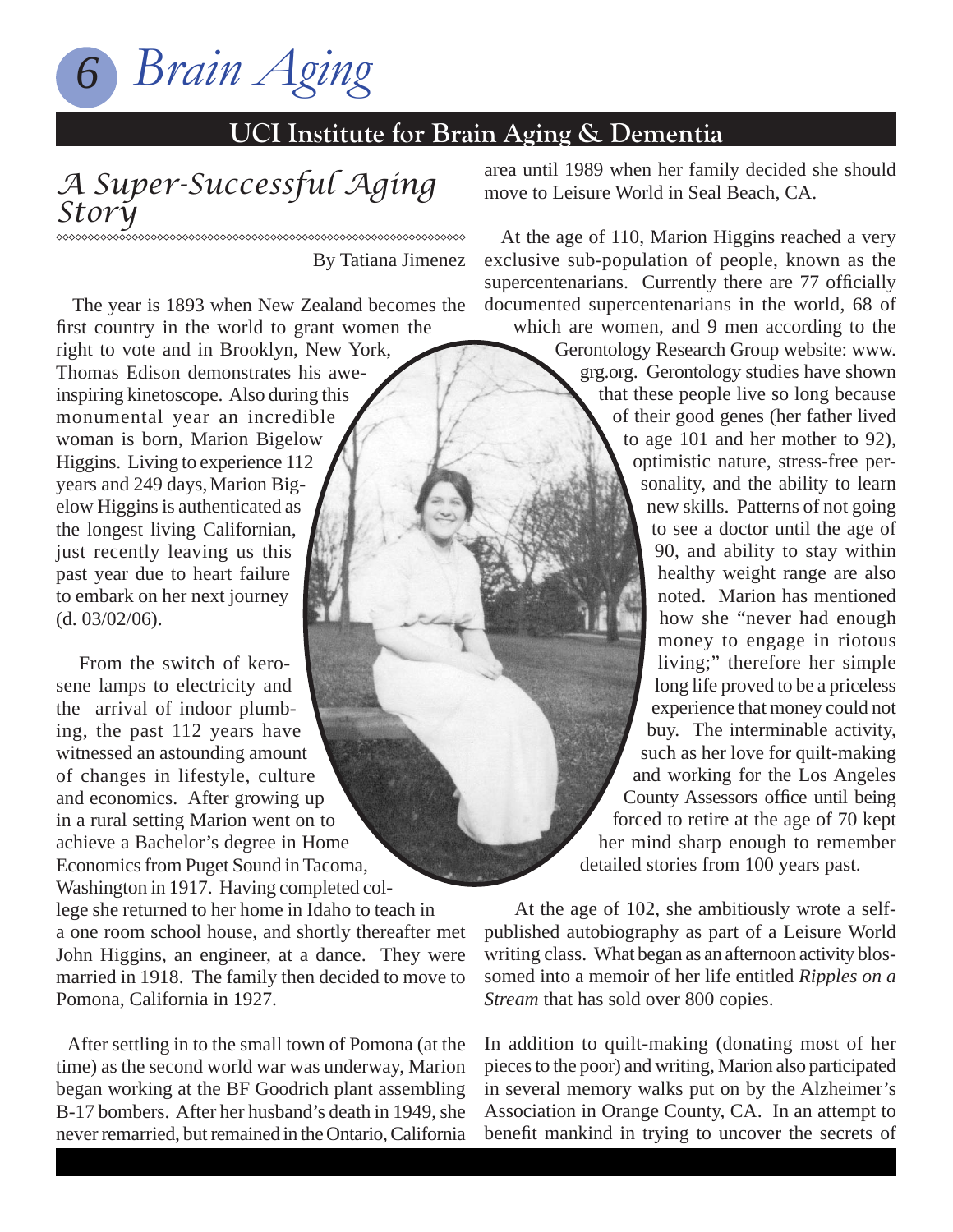*Brain Aging 7*

super-longevity, Marion also participated in UC Irvine's Successful Aging Program which studies the lifestyles and patterns seen in those



*Above: (Left to right) Henry (Brother, age 5), Marion (age 1), Fern (sister, age 3), 1894 Left: Taken in 1910, Marion at age 17*

who live longer than the average older adult. Having participated in the program for 3 years, Marion's contributions to Successful Aging research have proven invaluable.

 In the years preceding her death, Marion kept relatives close by, and tried to stay informed about the world. She attended the Assembly of God Christian Center every Sunday, as well as the Salvation Army Home League on Monday evenings. She

was highlighted as a guest speaker at

the Kiwanis Club and the Impaired Vision Club as well as receiving the Golden Cassette Award for library services at the Braille Institute of Los Angeles.

 Fond memories and a happy demeanor proved to help Marion live her 112 years so gracefully. Mrs. Higgins once recalled, "In fifth



*Bright-eyed Marion on her 107th Birthday*

grade, I got a tab-

let and sat down to write a book. I was very excited. But I couldn't write anything because I hadn't lived much yet. So I waited 'til I was 102. Writing makes me feel so alive."

*Her simple life proved to be a priceless experience that money could not buy.*

#### *"Alzheimer's Disease at 100 Years" Continued from Page 5*

 A number of various new therapies are in development from brain repair, reducing inflammation, gene therapies and even promising research in the area of vaccinations and finding ways to increase immunity against the disease.

 Work continues to improve tools for accurate and early diagnosis, to help facilitate early intervention and education. Meanwhile strategies to find new ways to improve quality of dementia care are ongoing.

 For the past 100 years, there has been a lot of research conducted in the study and understanding of Alzheimer's disease. As we all continue to age, and modern medicine improves, there is promise for new studies and findings that will lead us to discover answers in ridding the world of this devastating illness.

## *Join the Successful Aging Program*

If you are a healthy adult age 65 or older, free of cognitive impairment, and interested in joining our Successful Aging program, we could use your help.

For more information, please call (949) 824-2382.

Help us find answers.



*College of Puget Sound*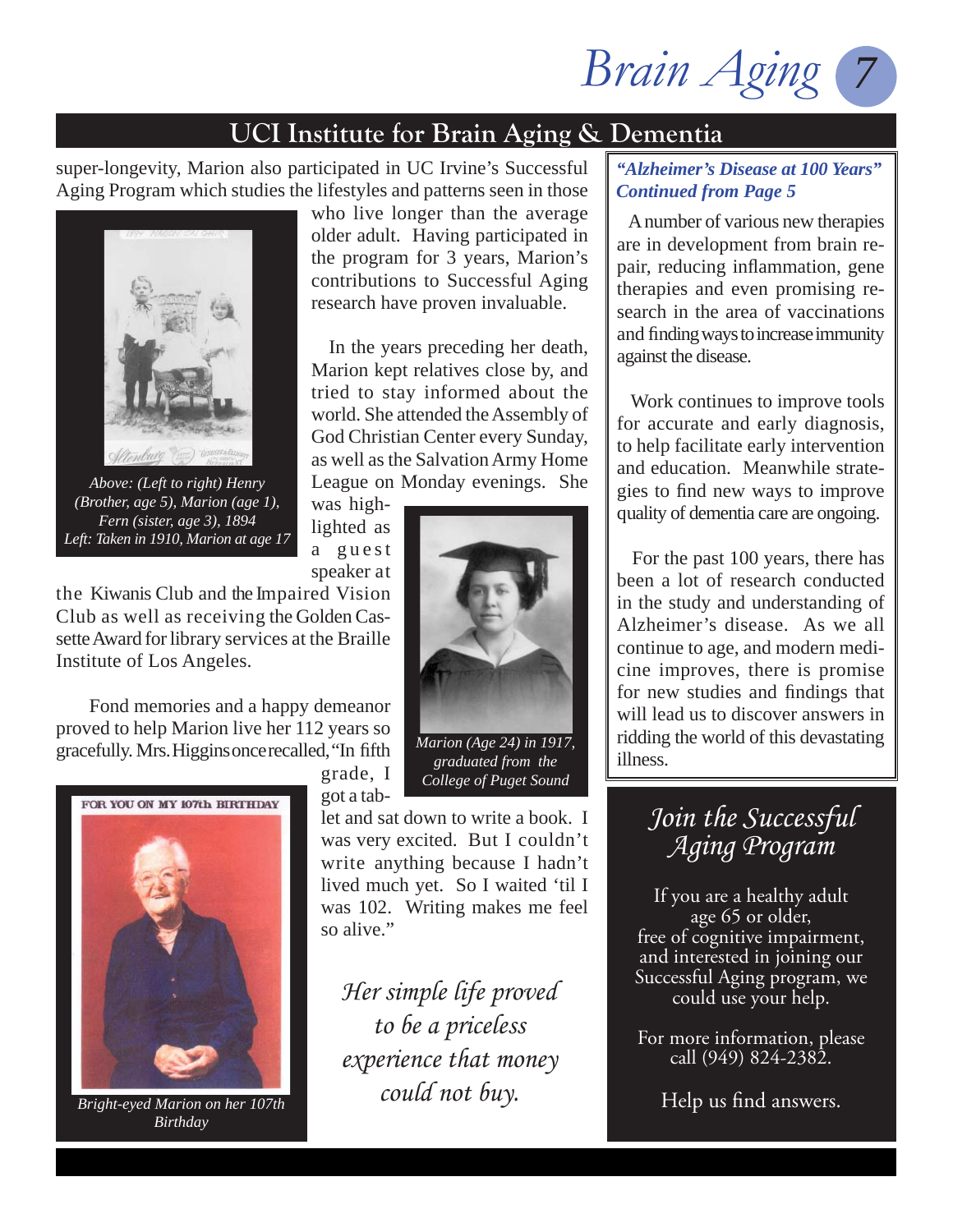

#### **UCI Institute for Brain Aging & Dementia On the Forefront: An Update on Clinical Trials Current and Upcoming Clinical Studies Seeking Participants**



**For more information, please call Beatriz Yanez at (949) 824-5733 or visit our website at:** 

www.alz.uci.edu/clinicaltrials/

Subjects must have a "study partner" - a friend or relative who can accompany the participant to all clinic visits and answer questions about him/her.

#### **Alzheimer's Disease (AD) Neuroimaging Initiative**

- This study is recruiting three groups of participants: 1) men and women **55-90** who have no memory complaints (normal); 2) men and women 55-90 who have been diagnosed with a mild cognitive impairment (MCI); and 3) men and women 55-90 who have been diagnosed with mild Alzheimer's disease
- A non-treatment study designed to look at the usefulness of imaging studies (MRI and PET scans), biomarker tests, and paper and pencil memory testing to aid in the identification and treatment of Alzheimer's Disease at an early stage
- The study lasts for 36 months for normal and MCI participants, and 24 months for participants with mild AD

#### **Antioxidant Treatment Study for AD**

- Double-blind, 4-month study of a combination of dietary supplements or an antioxidant to test the safety, tolerability, and effect on cerebrospinal fluid and blood biomarkers in individuals with Alzheimer's disease
- For men and women **60-85** who have been diagnosed with Alzheimer's disease
- Participants may be on stable doses of cholinesterase inhibitors and/or Namenda

#### **Rozerem Treatment Study for Sleep Problems in Alzheimer's Disease**

- Double-blind, 8-week study of **Rozerem** to evaluate change in nighttime total sleep in individuals with Alzheimer's disease
- For men and women **55+** who have been diagnosed with Alzheimer's disease and are sleep-disturbed

#### **Neuropsychological Test Battery (NTB Study) for Alzheimer's Disease**

- 19-month, non-treatment study designed to evaluate the cognitive and functional abilities of individuals with Alzheimer's disease using the **Neuropsychological Test Battery (NTB)**
- For men and women **50-85** who have been diagnosed with Alzheimer's disease

#### **Huperzine Treatment Study for AD**

- Double-blind, 24-week treatment study of **Huperzine A** to improve memory and cognition in Alzheimer's disease
- Huperzine A is a naturally-occurring cholinesterase inhibitor being tested for its ability to treat Alzheimer's disease
- For men and women **55+** who have been diagnosed with AD and are not taking a cholinesterase inhibitor (Aricept, Exelon, Reminyl)
- Participants may be on a stable dose of Namenda (memantine)

#### **Docosahexaenoic Acid (DHA) Study for AD**

- Randomized, placebo-controlled 18-month study of **DHA** (omega 3, also known as fish oil) to slow progression of Alzheimer's disease
- For men and women age 50-85 years who consume less than 200mg DHA daily in their diet for prior two months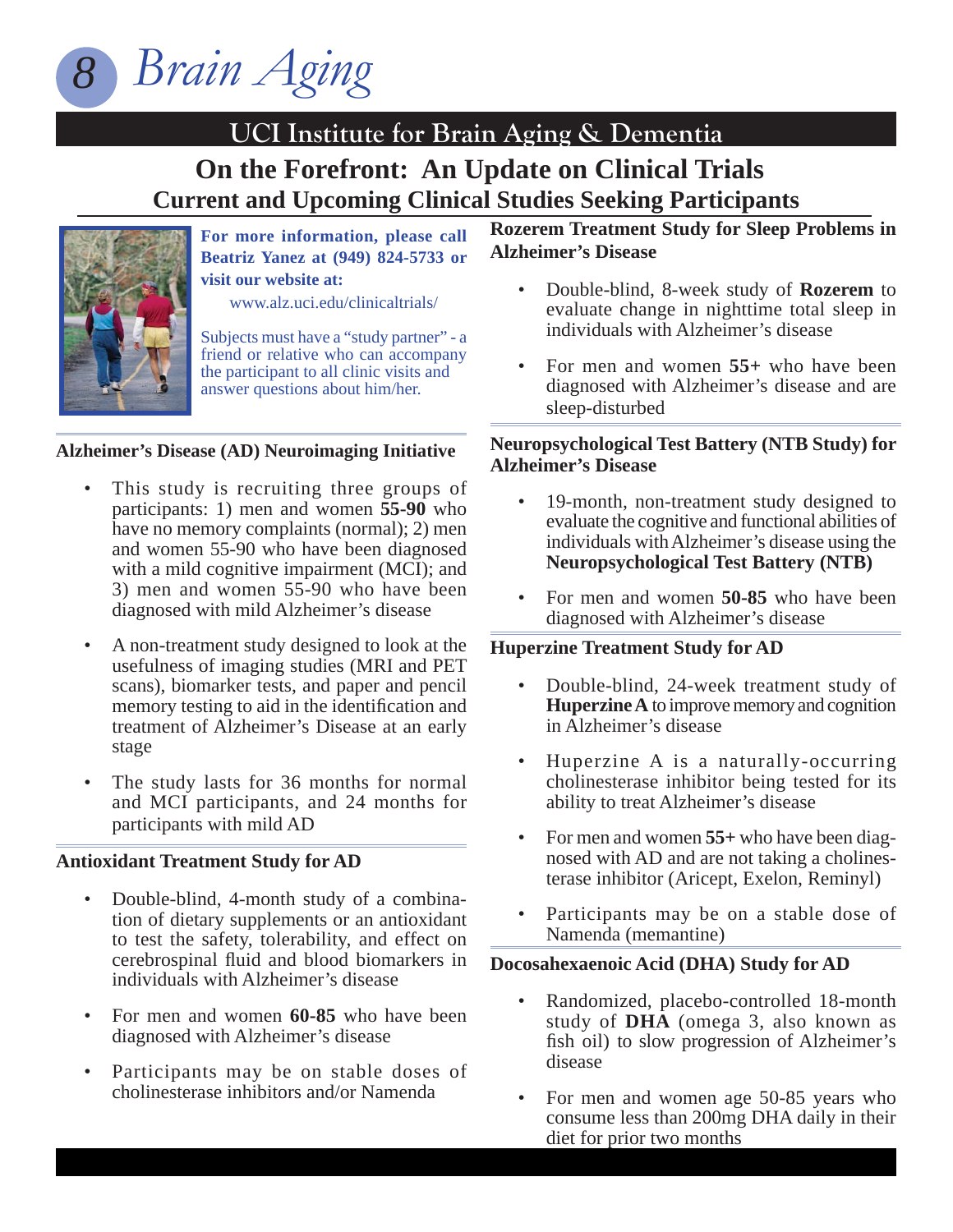

#### *"Augmentation Budget Passes!" cont. from Page 2 A special thank you to all of the*

their families

- Been a major source of training for physicians and other health care professionals, offering scientific lectures, meetings, and conferences for the community affected by Alzheimer's disease
- Conducted ground-breaking research into the cause(s) and cure for Alzheimer's disease and related neurological impairments

 At your UC Irvine ARCC, we are extremely proud of the high standard of excellence we have maintained throughout the years in the community we serve. For more information, please contact our clinic at (949) 824- 2382, or our administrative offices at  $(949)$  824-5847.

 On behalf of the entire team of researchers and clinicians here at the Institute for Brain Aging and Dementia, we would like to extend special thanks to all who supported this critical legislation, including Governor Arnold Schwarzenegger, First Lady Maria Shriver, Senator Dick Ackerman, Assemblyman Kevin McCarthy, Assemblywoman Mimi Walters, and Assemblyman George Plescia.

## **Calendar of Upcoming Events...**

**Stay connected, visit: www.alz.uci.edu/calendar/**

#### *2007 Family Educational Series*

Co-Sponsored by the UCI Institute for Brain Aging and Dementia, Alzheimer's Association, Adult Day Services of Orange County, and the Orange Caregiver Resource Center. All sessions meet from 4:30-6:30pm at the University Club, UCI Campus. Call (949) 824-2382 for reservations and details.

**June 5: Pharmacological Interventions for Dementia September 11: Non-Pharmacological Interventions for Dementia December 11: Prevention Strategies for Dementia**

#### *2007 Annual Alzheimer's Disease Research Conference* September 20-21, Irvine Hilton, Irvine SAVE THE DATE!

The UCI Institute for Brain Aging and Dementia, Alzheimer's Association, and Adult Day Services of Orange County, are pleased to announce the annual Alzheimer's Disease Research Conference. The conference features presentations by nationally recognized dementia experts. One-time special performance "Augusta's File", a play which commemorates the discovery of Alzheimer's disease. For more information or to register for early bird rates, call (949) 757-3703.

#### *Caring For a Loved One Series (offered throughout the year)* Four individual workshops designed to help caregivers better understand the aspects of caring for a loved one. Attendees may choose to attend one or all of the workshops. Note: Registration and refreshments for the first 1/2 hour. Call (949) 955-9000 to RSVP or for more information. **Classes offered several times throughout year in different parts of the county.**

*donors who have contributed to the UCI Institute for Brain Aging Research at the University of California, Irvine.*

**INSTITUTE DONORS (October 2005 – November 2006)** 

#### *INSTITUTE HONOR ROLL DONORS*

Arthur "Spud" Melin Family Fund Robert and LaDorna Eichenberg Estate of Ruth B. Kriegal Rick Muth/ORCO Block National Philanthropic Trust -- *(In honor of Joyce Tucker & in memory of Peter Muth)* Estate of Ruby Schwab Joyce & Tom Tucker

#### *INSTITUTE DONORS*

Mary & Dick Allen Dr. & Mrs. Jean Berchtold Jerry & Sharon Bowen -- *(In memory of Dr. & Mrs. R.B. Helming)* Bob & Judy Dickinson Mary Louise Drewry -- *(In memory of William Drewry Jr.)* The Josephine Herbert Gleis Foundation Barbara Hogan -- *(In memory of Sarah Hogan)* Margery M. Jones Joan & Reginald Jones *(In memory of Lillian Duffi eld)* Michael C. & Pamala McGovern *(In memory of Pat McClosky)* Nancy & Ronald Pharris Mickey Roberts *(In memory of Jack Roberts)*  David & Sandra Sage Joanne & Michael Spagle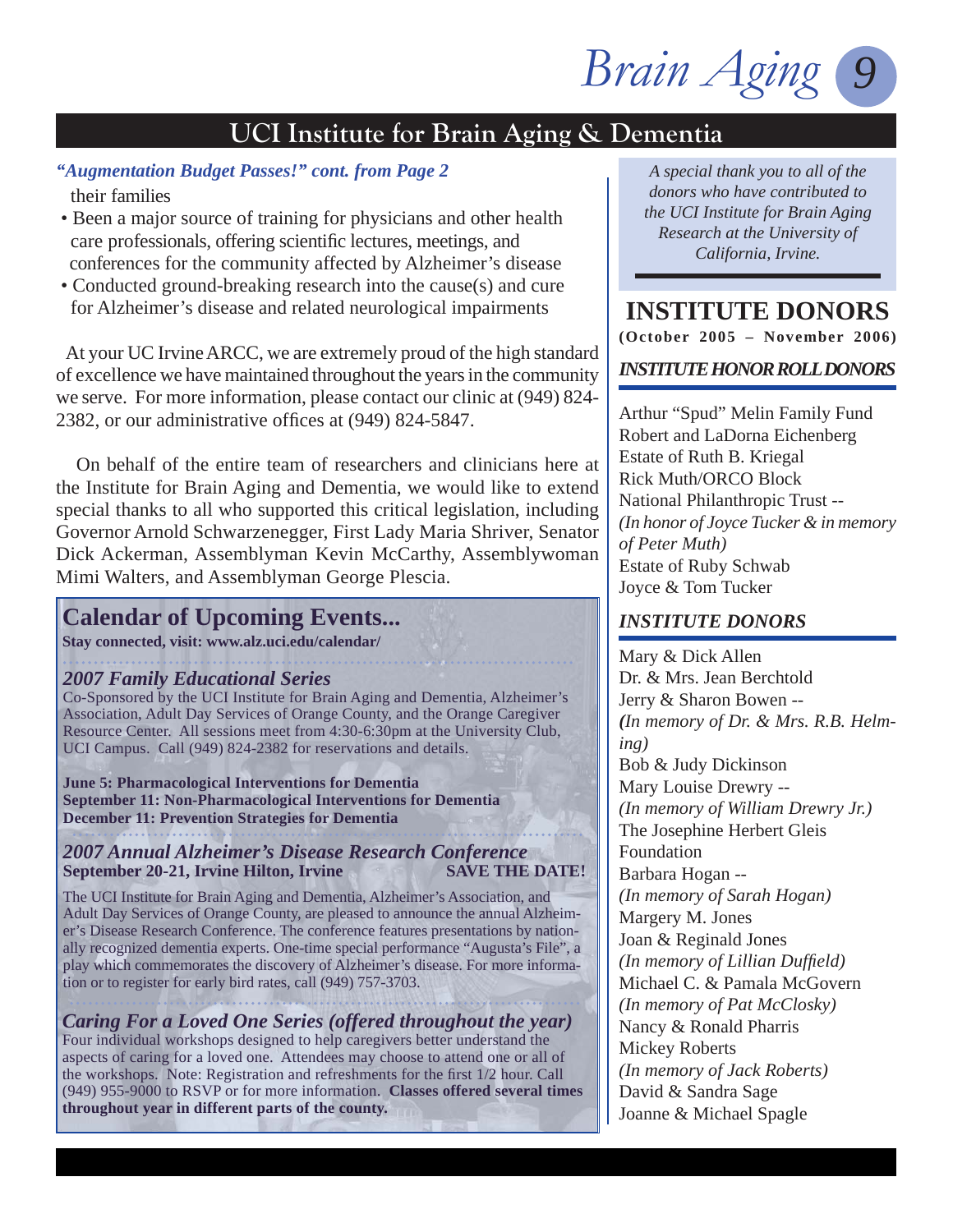

Paula Tannahill Mickey & Helen Walker Mary Ann Wishney *(In memory of Bernard Wishney)* Linda & Robert Yellin

#### *SPECIAL FRIENDS*

Patricia Beckman Jo Ann E. Cokas Winifred & Richard Cortese Jacqueline M. Du Pont Huntington Beach Emblem Club Robert B. Rosenberg/U.S. Eldercare Referral Agency, Inc.

#### *FRIENDS*

Barbara & Manouchehr Agahi Frank & Maurine Anchondo Avalon at Newport, West Paula Bailey *(In Honor of Evan Jenness & Tom Pollack's Wedding)* William & Rosemary Barbus Lynn M. Brown Bubba Marta, Inc. Richard & France Campbell *(In Honor of Dr. Carl W. Cotman)* J.F. Casey Amada Changala Sally Conover The Clorox Company Foundation Nancy S. Dreckman Genesis Electric Cindy Fennig Catherine E. Gaertner Cris Gross Bonnie & Arnold Hano Rose Higgins Florence Huang Maria Kauten Judith B. Lamb Barbara K. Lawrence LivHome Retha R. Martin

Suzanne Nichols Arthur & Joanne Nowick Orange Caregiver Resource **Center** Lillian B. Roth Arthur & Elaine Satin *(In Honor of Bob Meyers' 70th Birthday)* Senior Care Resources Sarah Sims Rose E. Sleight C.L. Smith Karen & William Speros *(In Honor of William Speros)* Linda J. Stempel, R.N. St. Jude Medical Center Steve Suryan Fernando & Elvira Tan Victoria J. Thomas Kenneth J. Tratar Scott Phillips & Ben Velime James Vitale Mr. & Mrs. Weba Birgitta Werbin Westchester Senior Citizen Club Gary & Demly Whitlock

#### *MEMORIALS*

*In Memory of Betty Allen* Nellie Katherine Allen Ezio & Genevieve Briasco Benjamin & Mika Burde Robert & Jane Daniels Barbara Dorricott Robert & Cheryl Eckel Jean Foster Patricia E. Goosev Emma Mae Grant Robert & Frances Hohman W.E. Leonard Jack & Jean Levy Maiden Mills Industries, Inc. Warren & Roberta O'Brien Fred & Frances Rechenmacher Ellen & Norton Rodman Sarah Stephens

Gordon & Leann Stockwell Clare & Mavis Strebler Katherine Tift M.J. & K.F. Uranga L. Terrell & Susan Wren

*In Memory of Elizabeth Anderson* J. Grady Randle, P.C.

*In Memory of Jay Bush* Barbara Messenger

*In Memory of Dennis Cost* Fred & Mary Ann Noel Costa Mesa Police Association David Georke Karen Goettsch Bill & Sheila Lewis



*In Memory of Olga Daggett* Dorothy F. Ayer Christopher M. LaPlaca Margaret & Clive Lemasurier

*In Memory of Mary Louise Drewry*

Barbara R. DeGroot Richard & Jean Hoover Robert & Jeanette Hoover Herb & Elinor Nootbaar Santa Barbara Foundation

*In Memory of Elizabeth Eckhardt* James B. Pick

*In Memory of Juanita Edmisten* Harry Edmisten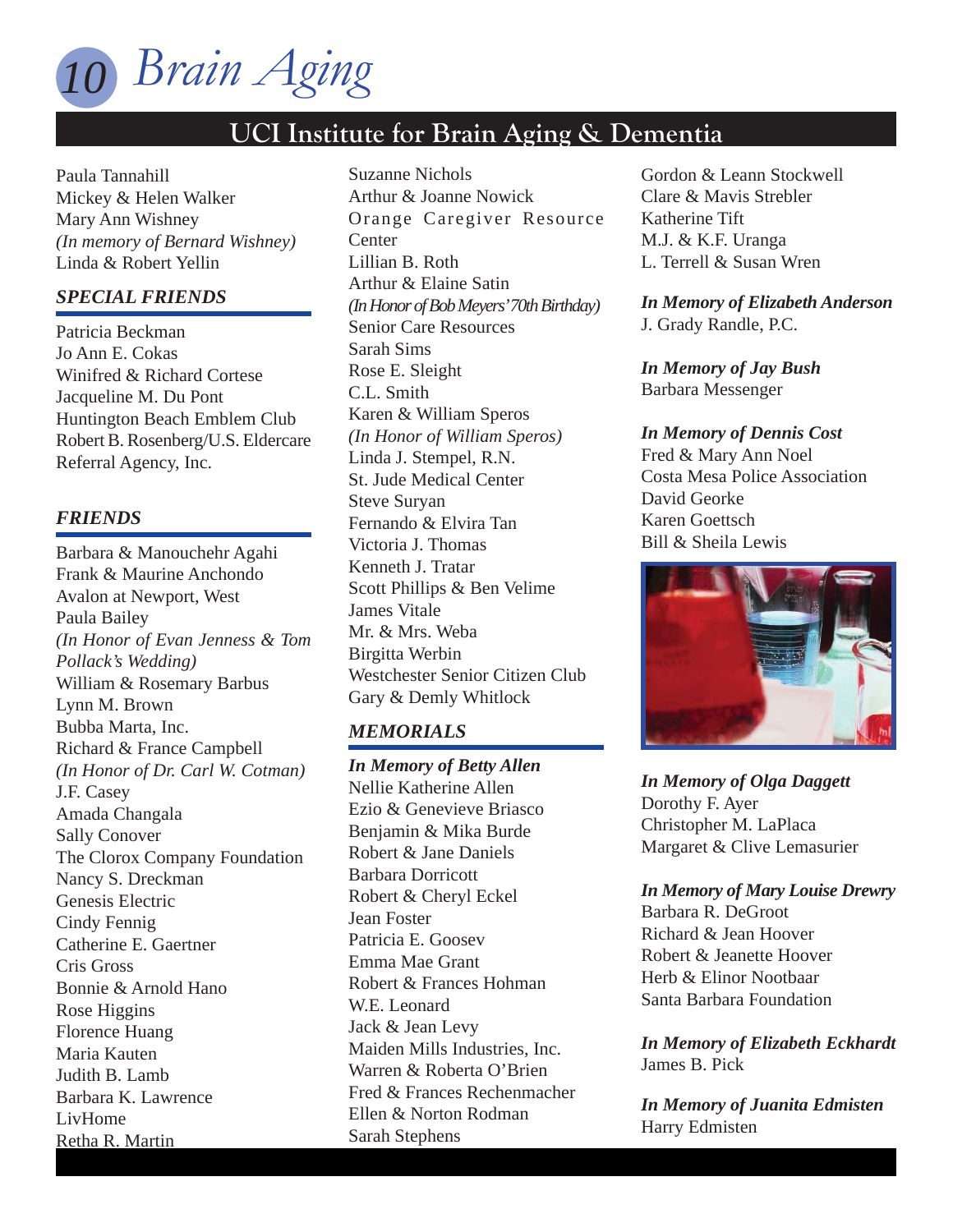*Brain Aging 11*

*In Memory of Tom Ennis* Jeremy W. Gunter

*In Memory of Mattie Evans* Duane & Deborah Brown

*In Memory of Lyle Gardner* Elaine B. Johnston

*In Memory of Margot Guttmann* Irene Merry

*In Memory of Bill Higgins* Jean & William Bunce

*In Memory of Sarah Hogan* The HSM Group

*In Memory of Mrs. Homa* Paula J. Bailey

*In Memory of Eleanor Knoll* Marian & David Curran Lois & Pat Tapia, Lauren Wezel

*In Memory of Esther M. Lambrigger* Julie Dandoy

*In Memory of John Little* Robert & Janine Kelso Calci Quest Inc. Juan B. Haydu

*In Memory of Dolores Looper* Candace Looper

*In Memory of Frances Martindale* Marjorie B. Anderson

*In Memory of Dorothy Mays* Theresa & Rex Mays

*In Memory of Jean Middleton* Patricia Wright

*In Memory of Eve Moscovitch* Ada Kless Gilbert

*In memory of Fred Napoli* Angelo & Jeanne Misthos

*In Memory of Mary Newton* Richard Holder & Barbara Dresel

*In Memory of Lyda Obst* Arthur & Judith Obst

*In Memory of Robert Parker* Mardi Parker

*In Memory of Michael Quarry* Los Angeles Salad Company

*In Memory of Joseph Rachwal* Kathleen & Michael Hare

*In Memory of Pete Ramirez* Jordan Junior High School

*In Memory of Philip C. Ross* Lawrence & Susan Barbus Juliet & Danny Ford Tedd & Patricia Thomey

*In Memory of Arthur Sherman* Mr. & Mrs. W.A. Jones Bob Taylor

*In Memory of Dorothy Tarasi* Betsy Regla Peter & Elizabeth Regla

*In Memory of Dolores Tillinghast* Margaret & Christopher Glutz Bruce & Jane Tillinghast Mrs. Nancy VonBargen

*In Memory of Dorothy Watts* Jean Randall

## **Make a Contribution, and Help Make A Difference**



1.) Checks should be made payable to *UC REGENTS* and in the Memo section, please write: *Alzheimer's Disease Research*

2.) If the donation is being made in memory/honor of someone, please include a note with information as to where the acknowledgements should be sent.

3.) Please mail all donations to:

*Institute for Brain Aging & Dementia 1113 Gillespie Neuroscience Research Facility Irvine, CA 92697-4540*

There are many ways to support the clinical and basic science research activities at the UCI Institute for Brain Aging and Dementia. If you would like to receive more information on giving, please contact Kim Bailey at (949) 824-3251 or log on to:

http://www.alz.uci.edu/donate.html